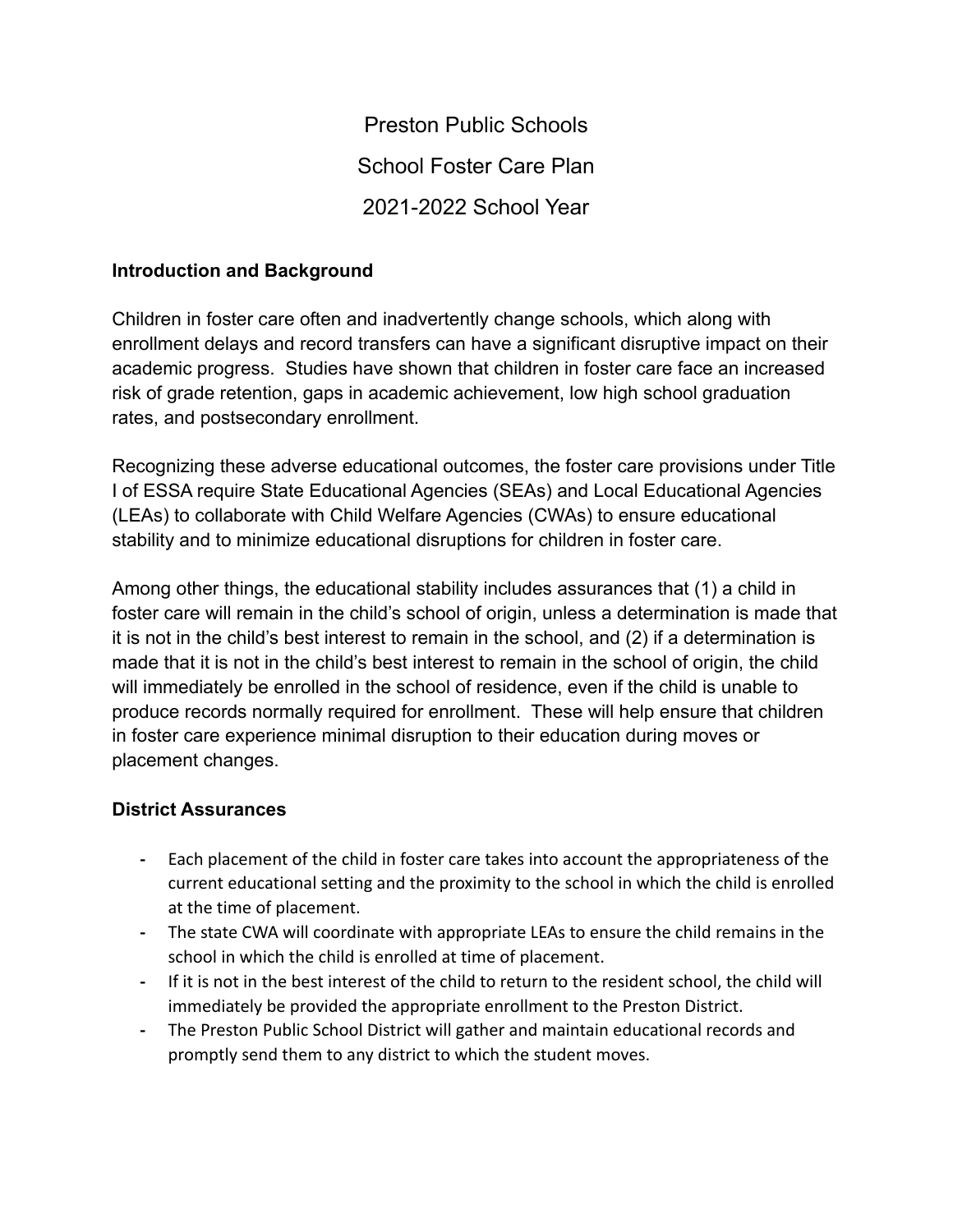## **Point of Contact (POC)**

Under the requirements of ESSA, Section 1112(c) (5)(A) each LEA must "designate a point of contact if the corresponding CWA notifies the LEA, in writing, the agency has designated an employee to serve as a point of contact for the LEA." In the Preston Public School District, the point of contact is **Kim McCullah, Foster Care Coordinator (FCC)** in Special Services. The FCC will work in the best interest of the child to ensure that all educational requirements are being met. The FCC will utilize training and materials to remain educated in most current Foster Care Regulations. The FCC will work closely with state and tribal CWAs to:

- Coordinate the corresponding CWA on the implementation of Title I provisions;
- Lead process for making the Best Interest Determination;
- Document the Best Interest Determination;
- Facilitate the transfer of records and immediate enrollment;
- Facilitate data sharing with CWAs, consistent with FERPA and other privacy protocols;
- Coordinate local transportation procedures;
- Manage Best Interest Determination and transport cost disputes;
- Ensure children in foster care are enrolled in and regularly attending school; and
- Provide professional development and training to school staff on the Title I provisions and educational needs of children in foster care.

#### **Determination of Child's Best Interest for School Placement**

A committee will meet to determine the appropriate placement of each foster care child. The committee will comprise the site administrator or LEA representative, the FCC, and a member of the CWA. The committee will make a joint determination in regards to the best interest of the child. Individuals who may have knowledge of the child may include; but are not limited to: OKDHS representative, Tribal Welfare Worker, District FCC, the child, the child's birth parents (if allowed), the child's foster parents, assigned surrogate parents, school administrators, teachers, counselors, social workers, child's attorney, CASA, school staff.

Factors used to determine Best Interest may include, but are not limited to: child's age, child's emotional needs, child's educational programming needs, siblings and where they attend, safety needs, length of time expected at placement and permanency goal, location of placement and/or length of travel and impact on education, preference of child, parents, or foster parents, time remaining in academic year, school continuity, school climate needs, availability of classes and credit loss, the child's status as a student with a disability under IDEA, the level of services needed and availability in the school, the child's status as ELL, language services needed, and availability in the school.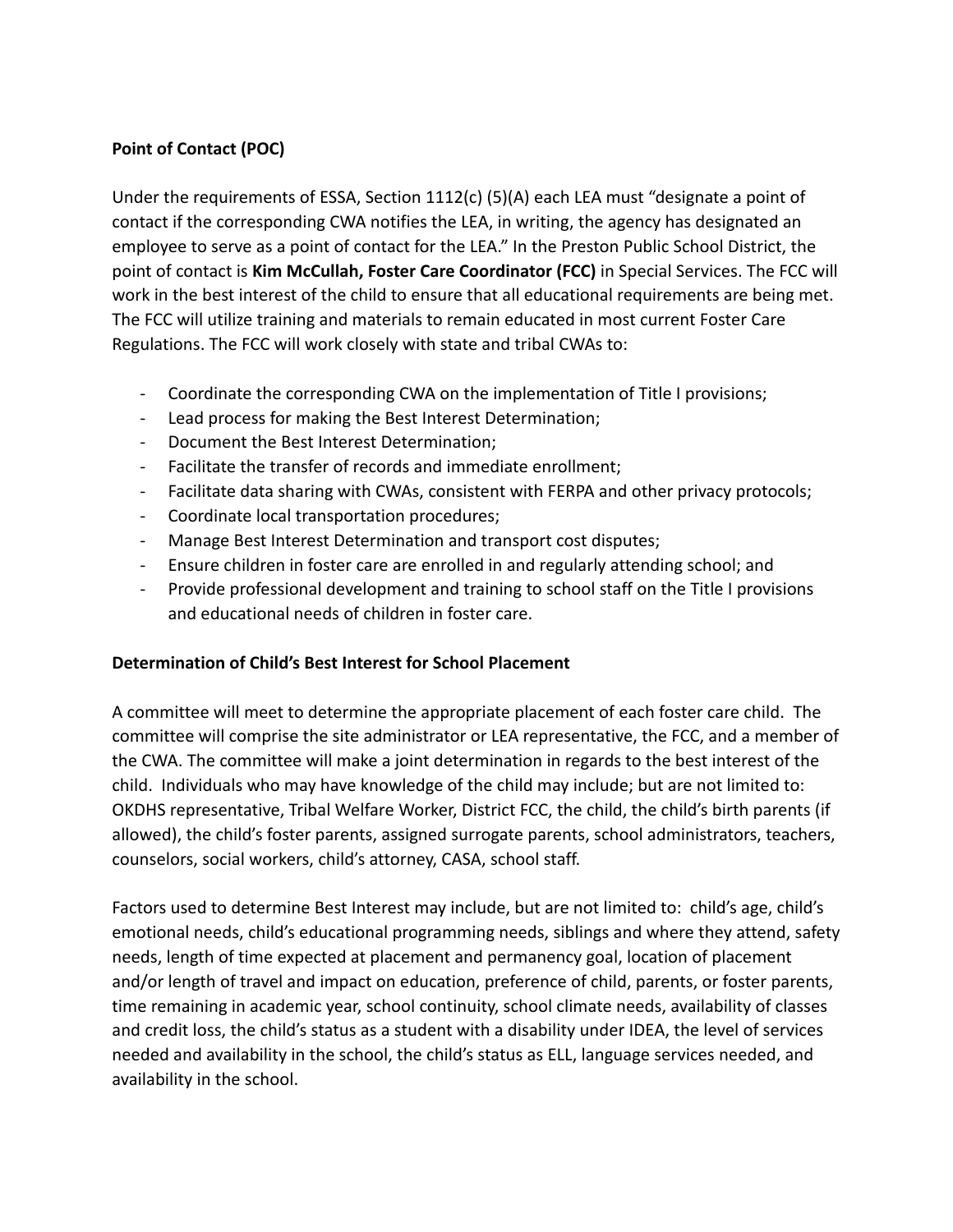\*Documentation of Best Interest of the child will be on Best Interest Determination Form. \*\*In the event of emergency circumstances, OKDHS has the authority to make an immediate decision regarding school placement, and then consult with FCC to revisit the Best Interest Determination.

# **Enrollment**

Foster care children may be brought to school for enrollment by their foster parents, social workers, or other legal guardians. The child shall be immediately enrolled in the school of residence by the child's foster parent or caseworker. To prevent educational discontinuity, enrollment must not be denied or delayed for children in foster care because documentation is not provided.

The receiving school shall immediately contact the FCC to identify students as foster care. The school and/or FCC will immediately contact OKDHS caseworker and the last school attended to obtain relevant records.

After enrollment, legal custody documents shall be provided for verification. Examples include Power of Attorney, Order of removal, Placement Agreement, or written verification on OKDHS letterhead with badge.

#### **IDEA Students**

The IDEA, Part B directs school districts to make a Free Appropriate Public Education (FAPE) available to all eligible children with disabilities in the Least Restrictive Environment (LRE). FAPE under IDEA includes the provision of special education and related services at no cost to the parents in accordance with a properly developed IEP. Each child's placement decision must be made by a group of knowledgeable persons. The Preston School District will operate in accordance with all state and federal laws regarding special education students. Special Education services will be provided to foster care students as they are to all students, following guidelines below.

- Educational Placement will be determined annually and will be based on the child's IEP in accordance with the child's individual needs.
- The child will be placed in the least restrictive environment and unless they require some other arrangement, they will attend the school that he/she would attend if not disabled.
- Timely and expedited evaluations and eligibility determinations for highly mobile children with disabilities will be made when possible.
- Children in foster care will have access to related aids and services that are designed to meet their educational needs.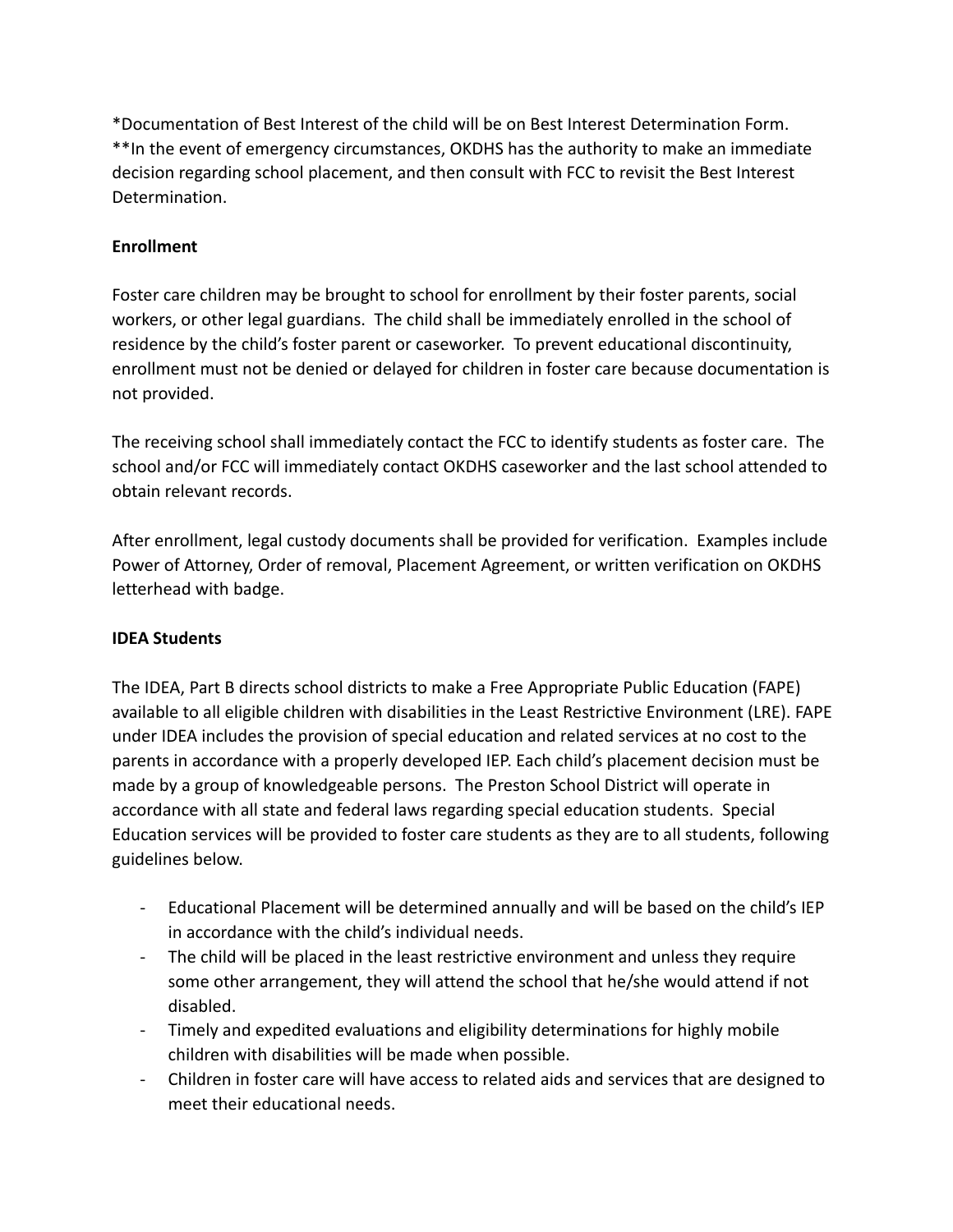- Children will have access to comparable services including summer and extended year services if applicable.
- Children in foster care will not be discriminated against and are considered a protected group.

#### **ELL Students**

The Preston Public School District will ensure that EL students in foster care will participate meaningfully and equally in educational programs by doing the following:

- Identifying and assessing all potential EL students in a timely, valid and reliable manner;
- Provide EL students with a language assistance program that is educationally sound and proven successful;
- Sufficiently staff and support the language assistance programs for EL students;
- Ensure that EL students have equal opportunities to meaningfully participate in all curricular and extracurricular activities;
- Avoid unnecessary segregation of EL students;
- Ensure that EL students with disabilities are evaluated in a timely and appropriate manner for special education and disability-related services and that their language needs are considered in these evaluations and delivery of services;
- Meet the needs of EL students who opt out of language assistance programs;
- Monitor and evaluate EL students in language assistance programs following federal guidelines
- Continue to evaluate the effectiveness of the school district's language assistance program and progress of each student.
- Ensure meaningful communication with parents/guardians of the student.

#### **Disputes**

If there is a disagreement regarding school placement for a child in foster care, the CWA (OKDHS) should be considered the final decision maker in the Best Interest Determination. The CWA is uniquely positioned to assess vital non-educational factors such as safety, sibling placements, the child's permanency goal, and other components in the case plan.

#### **Student Records**

The Preston Public School District will share education records with CWAs that are allowed under FERPA. This allows educational agencies to disclose without parent consent to educational records, including IDEA, of students in foster care to State and Tribal agencies. This also allows distribution of records without consent of a parent to Law Enforcement and CWAs